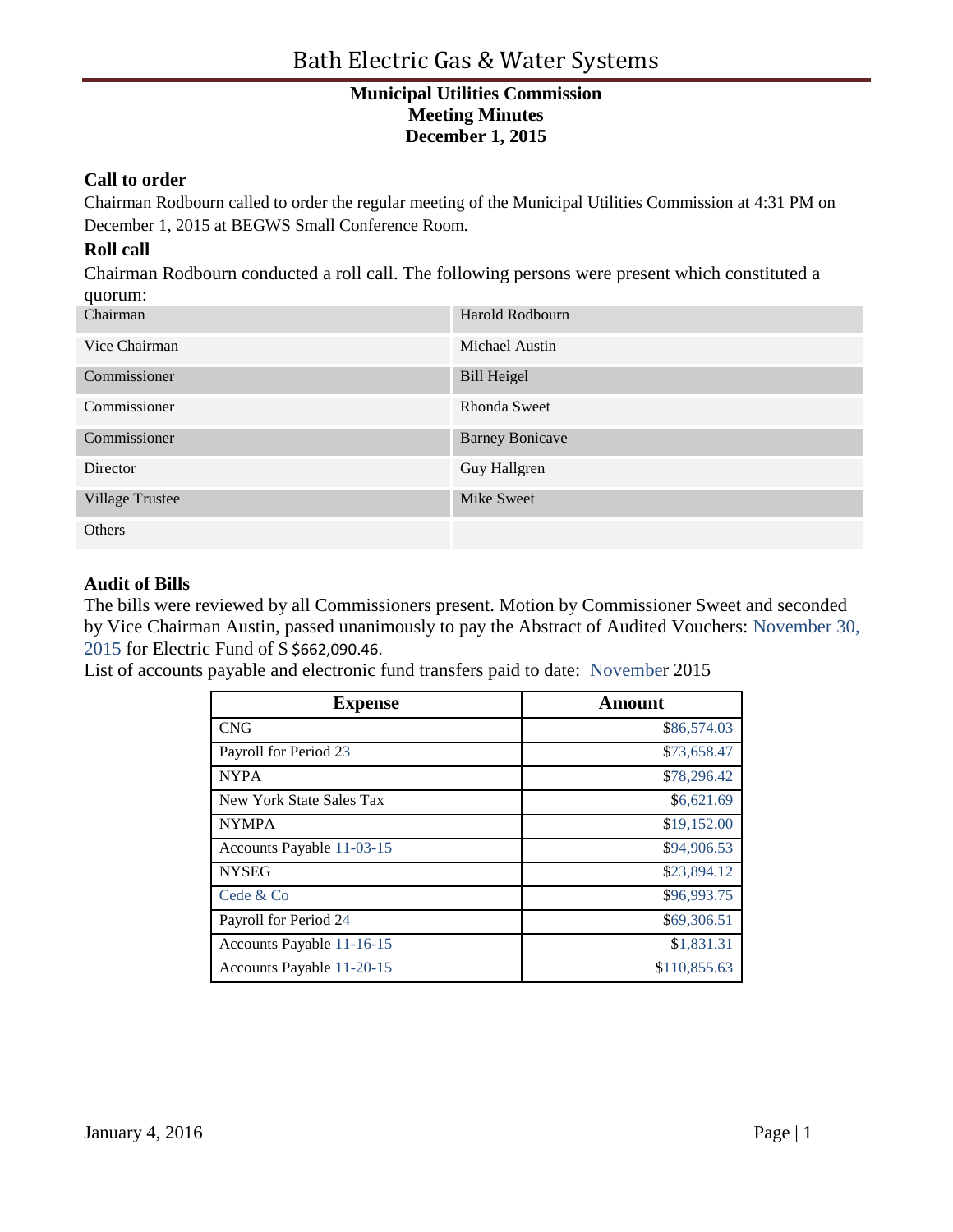### **Approval of Meeting Minutes**

Motion by Vice Chairman Austin to approve meeting minutes, seconded by Commissioner Bonicave. Approved unanimously.

### **Hilights from Supervisors Reports**

- During the month, the accounting staff worked with the PSC on questions regarding the Temporary Surcharge Reconciliation for Gas. This is still ongoing.
- The Department of Labor gave a presentation concerning complying with NYS Prevailing Wage requirements.
- Energized Liberty street Christmas lights Repaired and installed as needed.
- Continued back lot retirement on W. Washington and Maple Heights for the 12 KV upgrade
- Rerouted primary into the new village parking lot
- Changed out 20 gas meters.
- Sullivan Trail installed new rotary meter at Route 54 meter pit
- Completed gas services on Liberty street
- Installed new service regulator at kwik Fill Rte 54 due to reg malfunction.
- Built gas service and installed meters at ne Pharmacy
- Installed new gas service @ 12 Locust to repair leaking service. (relocated outside). The customer called Director Hallgren to express their pleasure with the service provided by the BEGWS Construction Services crews.
- Finished all gas service replacements on west side of Liberty St
- Replaced sidewalks on Liberty St for service replacements
- Repaired Water main break on E. Washington near (Jehova's Church)
- Two Main breaks on Circle Drive repaired
- Replaced scum line cross T going to sludge thickener with new section of pipe. Work performed by Poestler & Jakel . Pump for scum pit has been ordered. This system has been out of service for approximately 10 years.
- James Hoad and Dan Stratton attended training on Anaerobic Digestion
- Royce Hoad attended training on NetDMR Training for SPEDES Permittees on 11-17-15. Training provides knowledge on how to electronically file DMR reports.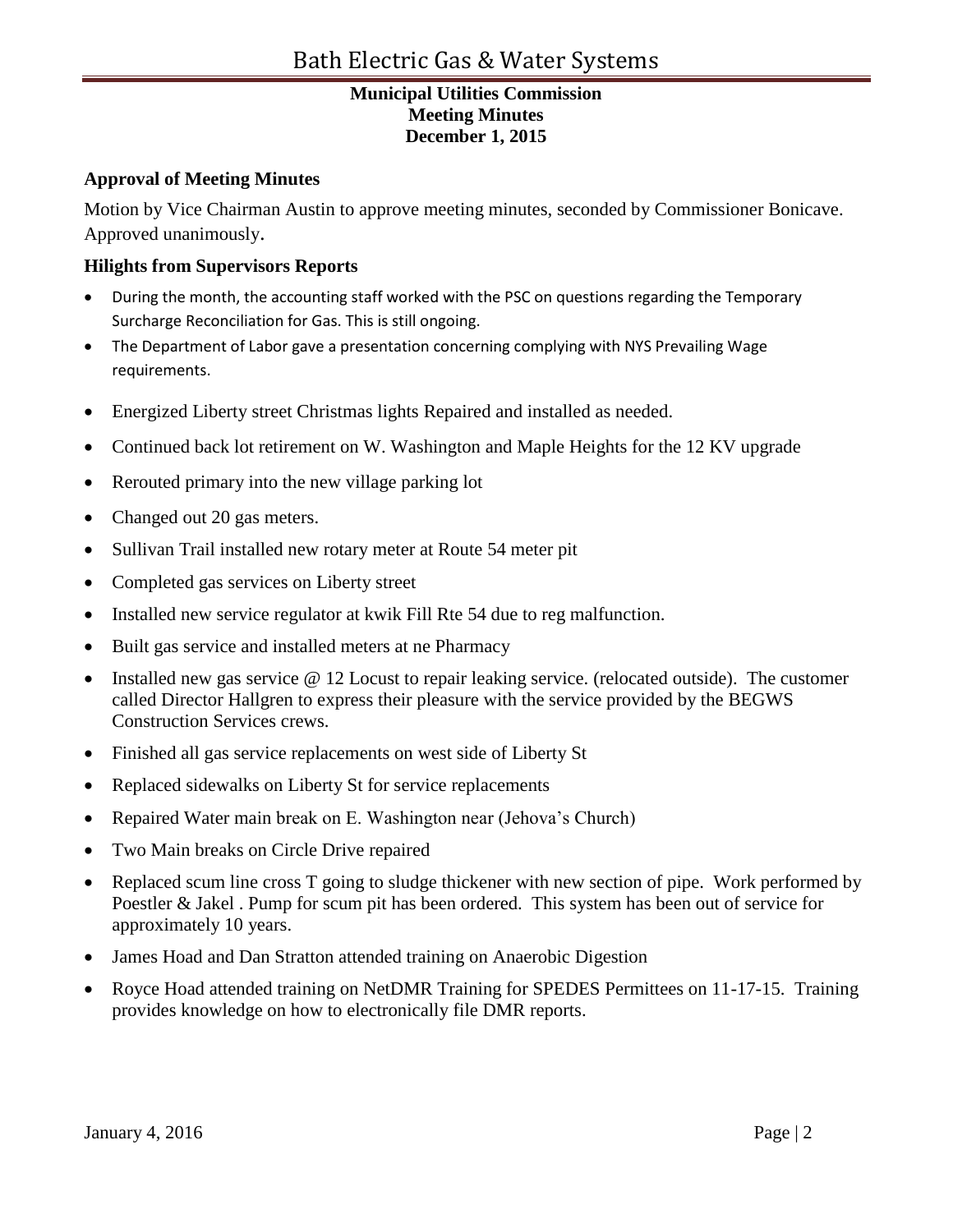### **Resource Recovery Hub meeting with US Department of Energy**

On November 30<sup>th</sup>, Director Hallgren conducted a meeting with Scott Hutchins of the US Department of Energy to review its vision for a resource recovery hub in the Village of Bath. The DOE has an interest with working with BEGWS to provide technical and engineering assistance. Mr. Hutchins also asked if BEGWS would be interested in their Better Plants initiative. This program would provide technical assistance, engineering resources, and visibility as a leader in the development of energy sources in the US.

#### **Smart Grid Project**

BEGWS has requested Wildan Energy Solutions to petition the NYS PSC for a smart grid demonstration project. As NYSERDA is not ready to move forward with its NY Prize awards, a demonstration project status could move BEGWS forward with providing funding to implement a smart grid sooner.

### **RRH**

- The following Letters of Support have recently been received for the smart grid and resource recovery hub project.
	- o Rochester Business Alliance
	- o James Fralick, Ph.D.
	- o Steuben County IDA
- The secondary upgrade phase bids have been received. CO Falter is the apparent low bid for general construction work at \$1.619M. Schular Haas is the apparent low bid for electrical contract work at \$234,349. Both low bidders have been qualified as responsible bidders.

*Motion by Commissioner Bonicave to award contracts to CO Falter and Schular Haas. Motion seconded by Vice Chairman Austin. Approved unanimously.* 

• BEGWS has garnered support from the EPA to convert the plant to a resource recovery hub. In addition the plant will become a research and test cell. This plant will become a model for other plants its size.

#### **At Risk Gas Pipe Replacement Program**

The Liberty Street Gas Pipe replacement project is about 95% complete. All service tie-ins and replacements are complete. Gas main tie-ins at Buell and W Washington Streets are the only remaining items to be completed. This will enable de-energizing all steel gas main on Liberty Street. The Steuben County facilities group provided concrete pavement restoration work as repayment for services rendered by BEGWS.

#### **Advanced Meter Instrumentation**

BEGWS is deploying Verizon AMI meters the week of November  $30<sup>th</sup>$ . Training will be held on December  $1<sup>st</sup>$ .

GE will be installing their pilot system in the month of December as well.

January 4, 2016  $\qquad \qquad$  Page | 3